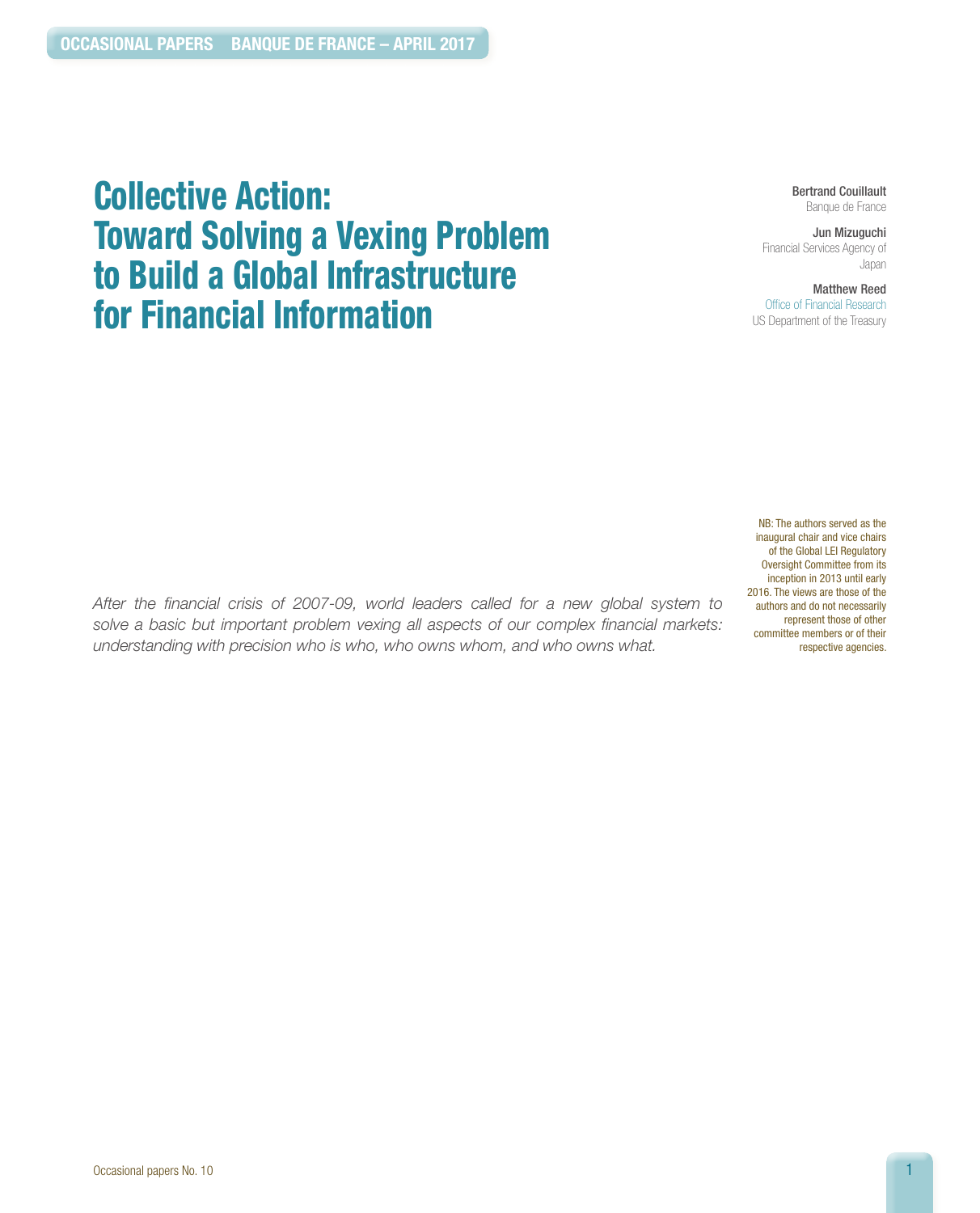In the problem revealed itself during the failure of Continental Illinois National Bank and Trust Co. in 1984<sup>1</sup> and surfaced most recently during the failure of Lehman Brothers of Continental Illinois National Bank and Trust  $Co.$  in  $1984<sup>1</sup>$  and surfaced most in 2008.

Without a basic ability to identify financial market participants and their corporate families, firms and the regulators supervising them would continue to struggle to understand the links and exposures throughout the global financial infrastructure. This deficiency would continue to weaken market discipline and risk management, and threaten orderly resolution of failing firms.

In the last few years, the decades-old "collective action" problem of mobilizing broad support for creating a worldwide, single identification system has been solved for derivatives transactions. This Legal Entity Identifier (LEI) system is now being implemented for other asset classes, such as private funds and insurance holdings and the entities making up complex bank holding companies.

The success of the project — but also some of its challenges — reveal important lessons for future efforts to forge consensus and take collective action in finance on a global scale. First, top-level support in government and industry are critical, both to break through entrenched private interests and to maintain momentum over a period of years. This support must be sustained, or attention will erode at the ground level.

#### Key Elements of LEI Project's Success

- 1 | Top level support in government and industry.
- 2 Close collaboration between public and private sectors.

3 Mix of legal tools; i.e. «soft law» and moral suasion, local regimes, domestic regulation, and private contracts

#### Financial Stability Board's 2012 report to the G-20

Such a system would provide a valuable 'building block' to contribute to and facilitate many financial stability objectives, including improved risk management in firms; better assessment of micro and macroprudential risks; facilitation of orderly resolution, containing market abuse and curbing financial fraud; and enabling higher quality and accuracy of financial data overall. It would reduce operational risks within firms by mitigating the need for tailored systems to reconcile the identification of entities and support aggregation of risk positions and financial data, which impose substantial deadweight costs across the economy. It would also facilitate straight-through processing. But despite numerous past attempts, the financial industry has not been successful in establishing a common global entity identifier.<sup>1</sup>

1 Financial Stability Board, "FSB Report Global Legal Entity Identifier for Financial Markets," Switzerland: FSB, June 2012. www.fsb.org/wp-content/uploads/r\_120608.pdf.

Second, close collaboration between the public and private sectors helps to make the standard fit for multiple purposes and attractive for adoption and use.

Finally, a mix of legal tools including "soft law" (cooperation and agreements) and moral suasion, local legal regimes, domestic regulatory action, and "private law," that is, contracts that can aid in the process of aligning public and private interests, particularly on a global scale.

The authors became involved in this project at the start, and later led the formal oversight body that built and oversaw early development of the LEI system. As the inaugural chair and vice chairs of the Regulatory Oversight Committee from the United States, France, and Japan, we reflected the global nature of the project and enjoyed an inside view of developing the system.

This paper gives a brief history of this foundational project and discusses its central lessons.

First, we describe the problem, the failed efforts of the past to solve it, and the solution. We then articulate the important role of high-level support

1 Haltom, Renee, "Failure of Continental Illinois, a Detailed Essay," May 1984, Washington, D.C. [www.federalreservehistory.](www.federalreservehistory.org/Events/DetailView/47) [org/Events/DetailView/47](www.federalreservehistory.org/Events/DetailView/47)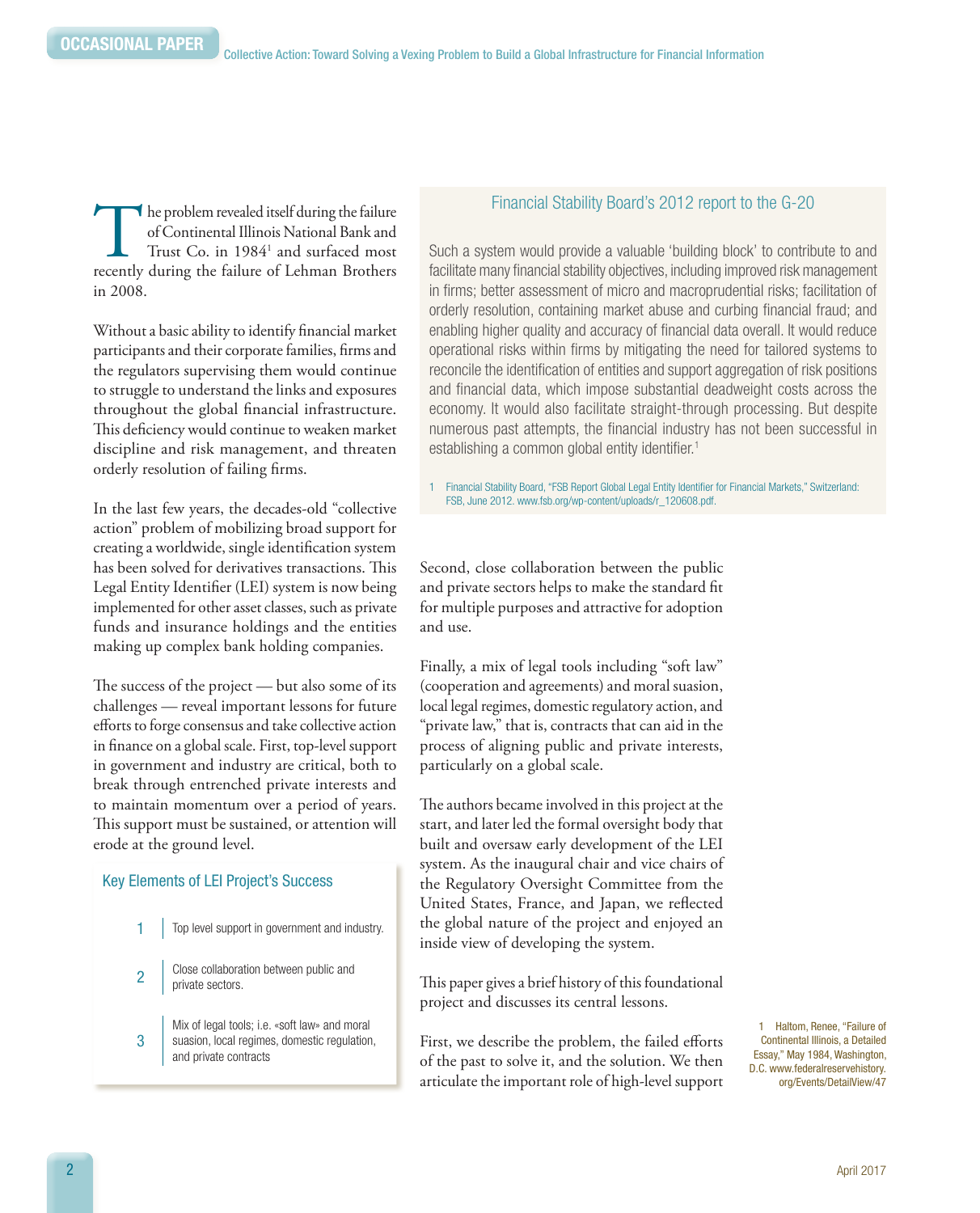for the project. We review the legal framework chosen to ensure the system could serve public and private needs for years to come. In concluding, we make observations about the future of the system and the potential for applying what we learned.

#### Standards in finance behind other industries

The financial services industry has lagged behind other industries in cooperating to develop and adopt comprehensive interoperable standards for storing and exchanging information.

In many industries, standards facilitate the exchange of information or materials; the development of common inputs, fasteners, and tools; and the establishment of norms for monitoring, stress testing, and performance. In manufacturing, for example, standards improve efficiencies, removing commonly borne costs that prohibit access to supplies or distribution channels. The financial services industry has not taken the lead in adopting common standards in these areas, which is striking because information is vital in this industry.

But there are reasons why the financial industry is behind. Patents are largely unavailable for new financial products, so they can be reverse engineered and pirated. These circumstances encourage protective opacity and other defensive measures, particularly for complex products. Unlike manufacturing, the financial industry does not require physical parts such as nuts and bolts to be shipped from far away ports, so it does not always place a priority on cooperating on supply and distribution channels or standardizing inputs.

In the financial industry, a product can be invented and manufactured with little more than access to data and the money to finance the access. High profit margins allow inventors to absorb the costs of nonstandard, proprietary data to build new products for the market. The result is custombuilt data solutions that lack transparency and lead to higher prices, encouraging the adoption of still more custom-built, proprietary standards.

Despite the challenges, some efforts have succeeded in standardizing parts of finance, mostly in response to crisis. For example, settlement of securities transactions sometimes took days in the 1960s because laws required that paper stocks memorializing the trades physically change hands. As a result, cars and couriers moved paper stock certificates around lower Manhattan, slowing new transactions. With prodding from regulators, big Wall Street players negotiated a settlement to this "Paperwork Crisis," resulting in a common identification system.

This system — CUSIP — derived its name from the committee that designed it, the Committee on Uniform Securities Identification Procedures.<sup>2</sup> Today, CUSIP is the backbone of equity trading in the United States, while a bank-owned utility, the Depository Trust & Clearing Corporation, settles most of these trades. Similar regimes exist in other jurisdictions, relying on the International Securities Identification Number, managed by the Association of National Numbering Agencies.<sup>3</sup>

Despite these advances, the financial services industry overall lacks the common data infrastructure standards that are invaluable to so many other industries, and that's a problem. Even the basic technology and nomenclature for simple financial reports vary across regulators and jurisdictions, imposing compliance costs on firms and elevating risk management costs. Some estimates put the costs to industry of managing data without common standards in the billions. Some observers suggest multinational financial firms could collectively save about \$10 billion annually by establishing an entity identifier in wholesale financial markets.<sup>4</sup>

Regulators in the public sector, which oversee financial institutions and markets to protect

2 CUSIP Global Services, "About CGS," [www.cusip.com/](www.cusip.com/cusip/about-cgs.htm) [cusip/about-cgs.htm](www.cusip.com/cusip/about-cgs.htm).

3 The ISIN (International Securities Identification Number) standard — International Organization for Standardization standard ISO 6166:2013 — is used worldwide to identify specific securities such as bonds, stocks (common and preferred), futures, warrant, rights, trusts, commercial paper and options. "About ISIN," www.isin.org/isin/. ANNA, the Association of National Numbering Agencies, is the registration authority for the ISIN, "About ANNA," [www.anna](www.anna-web.org/anna/about-anna/)[web.org/anna/about-anna/](www.anna-web.org/anna/about-anna/).

> 4 Chan, Ka Kei and Milne, Alistair, "The Global Legal Entity Identifier System: Will It Deliver?" Loughborough University School of Business and Economics, August 2013. [https://ssrn.](https://ssrn.com/abstract=2325889 or http://dx.doi.org/10.2139/ssrn.2325889 ) [com/abstract=2325889 or](https://ssrn.com/abstract=2325889 or http://dx.doi.org/10.2139/ssrn.2325889 )  [http://dx.doi.org/10.2139/](https://ssrn.com/abstract=2325889 or http://dx.doi.org/10.2139/ssrn.2325889 ) [ssrn.2325889](https://ssrn.com/abstract=2325889 or http://dx.doi.org/10.2139/ssrn.2325889 )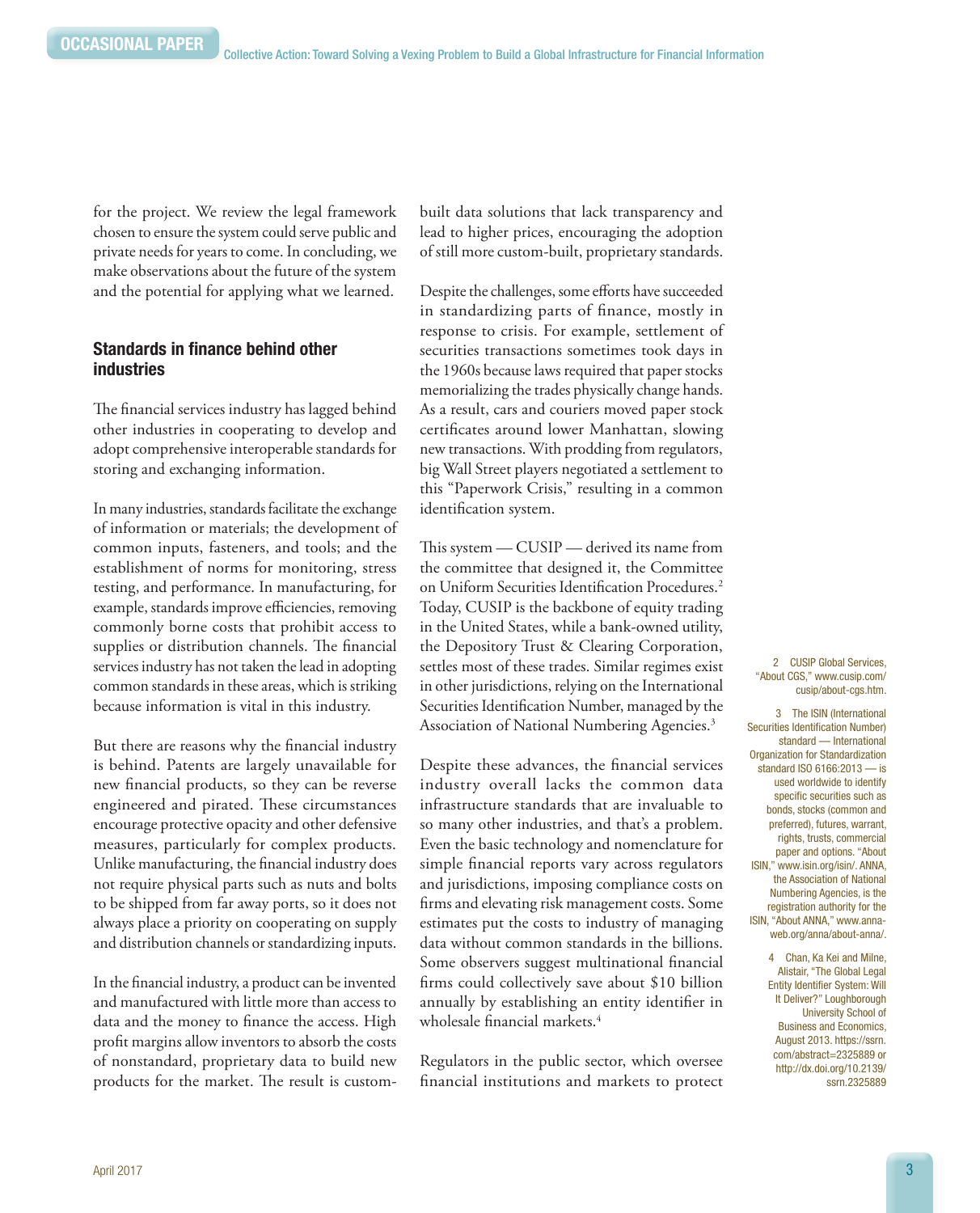investors, depositors, taxpayers, and others from failures that can affect broader economies, lack the ability to see risks as they build or find systemic vulnerabilities. This problem became so obvious during the financial crisis that the U.S. Congress later enacted legislation creating the Office of Financial Research, a new organization with a mandate to improve financial data.<sup>5</sup>

#### The nature of the problem

If the crisis and the Lehman episode in particular revealed a basic data failure in our financial infrastructure — the ability to know who was connected to Lehman and might go down with the firm — why did the industry fail to correct the problem, as it did in creating the CUSIP?

The answer lies in the creation of proprietary, conflicting data standards over time and the industry investment in incompatible proprietary systems that locked in resistance to change.

For decades, different identification systems were built in our financial markets. Vendors provided proprietary partial solutions, such as the CUSIP, the Dunn and Bradstreet DUNS number, and the Markit Red Code to identify reference entities in credit default swaps. These costly solutions, each different and covering a portion of the world's financial market participants, have limited use outside of internal systems because of intellectual property limitations. To cover their costs and generate income, vendors adopted a "user pays" model for data, requiring that customers limit access to the data products. Although this approach is appropriate and common for funding data businesses, it leads to balkanization of data.

As these vendor solutions developed, no dominant product emerged to set the market standard for entity identification, and financial incentives prevailed in keeping proprietary standards proprietary.

Although conforming to a common standard might benefit most market participants, individual players examining the benefits of a cooperative system could not justify the costs of creating a global system. A global system would be a natural monopoly with enormous network effects, so private players were unlikely to cooperate without external compulsion. As a result, competitive interests fostered an inefficient system of proprietary standards, impeding the ability to match datasets and reducing the quality and reliability of financial data without costly solutions.

Help from the public sector had been limited. Over the years, different supervisors assigned different codes to the entities they supervised. In the United States alone, a single firm could have one identification number from the Federal Reserve and other banking supervisors, another ID number from a securities regulator, and still another if that firm was an investment advisory firm. Firms may also have tax identification codes and locally issued codes from state business registries. In other countries, codes could also be available at the national, state, and local levels.

These partial coding systems work well for individual supervisory needs, but exacerbate the problem of interoperability.

The costs of migrating to a new system of identification outweighed the benefits, especially when authorities continued to impose reporting requirements with still different identification standards, making the benefits diffuse and the costs of change additive.

The result was a classic collective action problem. A few early movers would bear the costs at the expense of proprietary interests in the vendor community, and those pioneers would be unlikely to recoup their expenses.

The failure to settle on a common identifier was not for lack of effort. In 2001, the International

5 U.S. House. *H.R.4173 – Dodd-Frank Wall Street Reform and Consumer Protection Act*. Sec 152 et seq. 111th Congress, 1st Session, Washington: Government Printing, 2009a.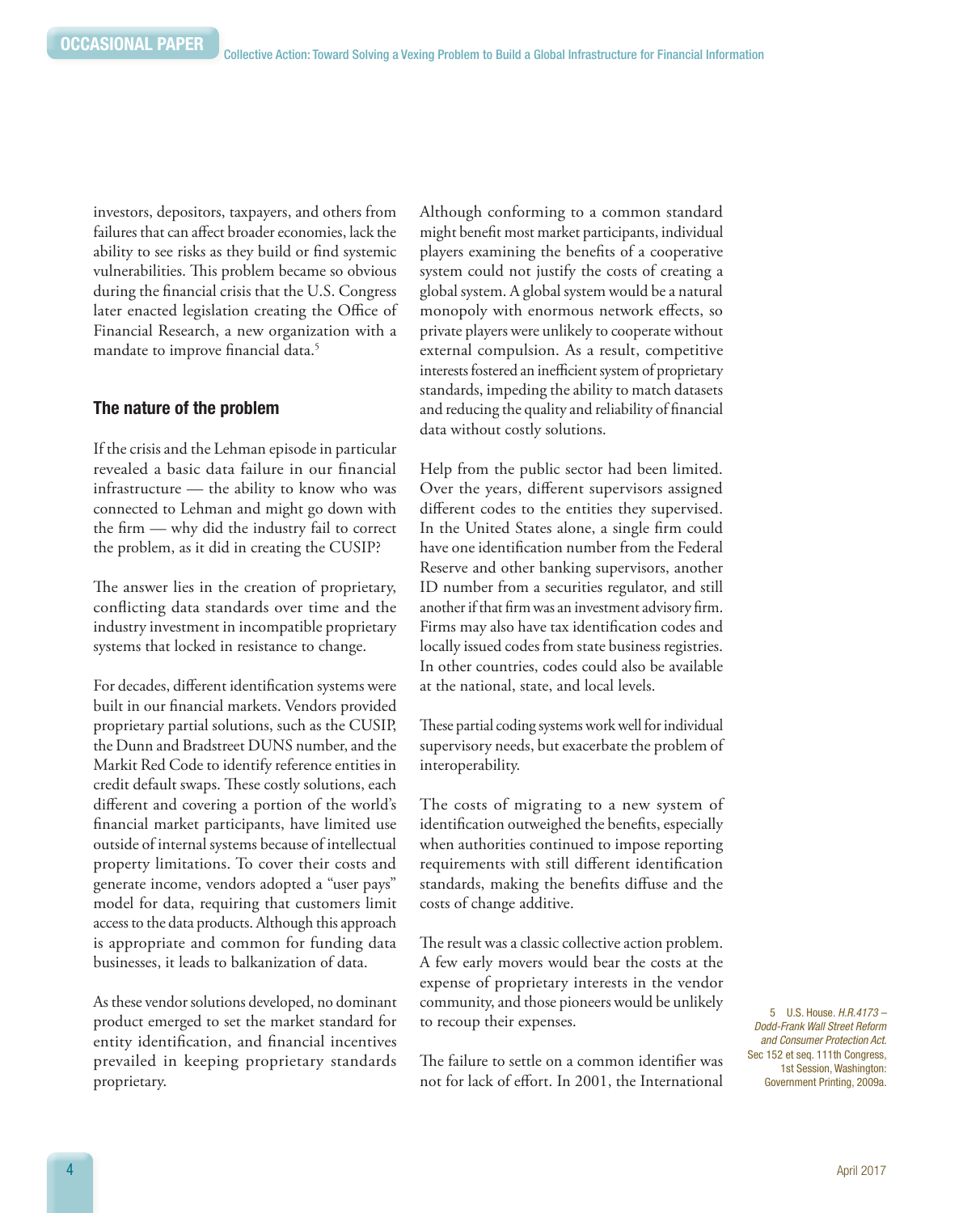Organization for Standardization (ISO) received a request to form a working group to explore an International Business Entity Identifier. The request sat idle in ISO for several years, purportedly because of a failure to identify a suitable agent to manage the system.

This problem was predictable given the competitive nature of proprietary data providers. The firms chosen to manage such a global system would receive a valuable franchise, perhaps giving them an edge on their competitors.

Ideas for a common identifier finally gained interest in 2009.6 Out of the Lehman episode and the financial crisis grew a greater agreement that infrastructure needed attention. ISO work groups formed, and the idea of an entity identifier was explored again, including using existing identifiers such as the BIC, or Business Identifier Code, formerly the Bank Identifier Code.7 That effort stalled when signs appeared that the public sector might force collective action.

### Efforts to Force Collective Action

Around the same time, staff members at U.S. financial regulatory authorities began discussing the possibility of creating a globally accepted identification code system for legal entities that would satisfy a few core requirements. It would be persistent (the code would never change despite changes in company structure); it would be unique (only one code could be used for one company, everywhere in the world); it would be ubiquitous (used everywhere in the world); and it would be freely available.<sup>8</sup>

A U.S. interagency staff paper discussed these requirements and others. So did a policy statement issued by the nascent Office of Financial Research, which called on industry to marshal its resources to support a solution to this longstanding collective action problem.9 Similar discussions about a broad, publicly available database of financial

companies and their instruments took place in Europe.10 These efforts all called for essentially the same core requirements.

Freely available data was an important attribute because all other identifiers would be pegged to the common one and uniqueness was obviously a core requirement. But two attributes stood above all others: persistence and ubiquity. Persistence was essential to track entities over time and ensure that information about an entity recorded in one dataset at one point in time was the same information captured in another place and another time. Not achieving persistence would be ending up where we started, with multiple ways to identify the same company.

Not achieving global ubiquity would leave market participants again piecing together disparate information. The need for ubiquity drove authorities in the United States and Europe to conclude that no single regulator or jurisdiction could force a solution without purchasing and making publicly available a massive global database of millions of records of entities.

Such a database would be extremely costly to maintain and could present daunting legal and reputational risks to the host jurisdiction. In addition, one sovereign state might not want to rely on a solution developed by another sovereign state. A solution had to come from a trusted, neutral third party, collective action, or both. Reaching any of these outcomes would require collective action by the public sector.

# Breaking Down Barriers and Ensuring Global Ubiquity

Collective action problems are solved either by changing incentives for early adopters and "free riders" or exerting external pressure to force cooperation.11 The external pressure can come from government action or the threat of it. For example,

#### 6 Internal work papers of the International Organization for Standardization.

7 The BIC is managed by SWIFT, an information exchange system used by over 11,000 market participants based in Brussels and supervised by the Belgian National Bank and G-10 nations. The G-10 nations are Belgium, Canada, France, Germany, Italy, Japan, the Netherlands, Sweden, Switzerland, the United Kingdom, and the United States.

8 Bottega, John A. and Powell, Linda F., "Creating a Linchpin for Financial Data: The Need for a Legal Entity Identifier, 2010," Washington, D.C., December 2010. [http://papers.ssrn.com/](http://papers.ssrn.com/sol3/papers.cfm?abstract_id=1723298&http://papers.ssrn.com/sol3/papers.cfm?abstract_id=1723298) [sol3/papers.cfm?abstract\\_](http://papers.ssrn.com/sol3/papers.cfm?abstract_id=1723298&http://papers.ssrn.com/sol3/papers.cfm?abstract_id=1723298) [id=1723298&http://papers.ssrn.](http://papers.ssrn.com/sol3/papers.cfm?abstract_id=1723298&http://papers.ssrn.com/sol3/papers.cfm?abstract_id=1723298) [com/sol3/papers.cfm?abstract\\_](http://papers.ssrn.com/sol3/papers.cfm?abstract_id=1723298&http://papers.ssrn.com/sol3/papers.cfm?abstract_id=1723298) [id=1723298](http://papers.ssrn.com/sol3/papers.cfm?abstract_id=1723298&http://papers.ssrn.com/sol3/papers.cfm?abstract_id=1723298). This paper also called for a number of features that have been adopted into the system including extensibility, interoperability and reliability, and important processes such as robust quality assurance and fair treatment of registrants.

9 Office of Financial Research, U.S. Department of the Treasury, *Statement on Legal Entity Identification for Financial Contracts*, Statement of policy, Washington: OFR, Federal Register 75, No. 229, Nov. 30, 2010. [www.federalregister.gov/](www.federalregister.gov/documents/2010/11/30/2010-30018/office-of-financial-research-statement-on-legal-entity-identification-for-financial-contracts) [documents/2010/11/30/2010-](www.federalregister.gov/documents/2010/11/30/2010-30018/office-of-financial-research-statement-on-legal-entity-identification-for-financial-contracts) [30018/office-of-financial](www.federalregister.gov/documents/2010/11/30/2010-30018/office-of-financial-research-statement-on-legal-entity-identification-for-financial-contracts)[research-statement-on](www.federalregister.gov/documents/2010/11/30/2010-30018/office-of-financial-research-statement-on-legal-entity-identification-for-financial-contracts)[legal-entity-identification-for](www.federalregister.gov/documents/2010/11/30/2010-30018/office-of-financial-research-statement-on-legal-entity-identification-for-financial-contracts)[financial-contracts.](www.federalregister.gov/documents/2010/11/30/2010-30018/office-of-financial-research-statement-on-legal-entity-identification-for-financial-contracts) 

10 Gross, Francis, "Data Quality Management for Securities — the Case of the Centralised Securities DataBase," Presentation, European Central Bank, May 2010. [http://unstats.](http://unstats.un.org/unsd/accsub/2010docs-CDQIO/Ses2-ECB.ppt
) [un.org/unsd/accsub/2010docs-](http://unstats.un.org/unsd/accsub/2010docs-CDQIO/Ses2-ECB.ppt
)[CDQIO/Ses2-ECB.ppt](http://unstats.un.org/unsd/accsub/2010docs-CDQIO/Ses2-ECB.ppt
)

11 Harrison, Bradley D., "Standard Gauge," August 2007. [www.strategicstandards.com/](www.strategicstandards.com/files/Metrics.pdf) [files/Metrics.pdf.](www.strategicstandards.com/files/Metrics.pdf)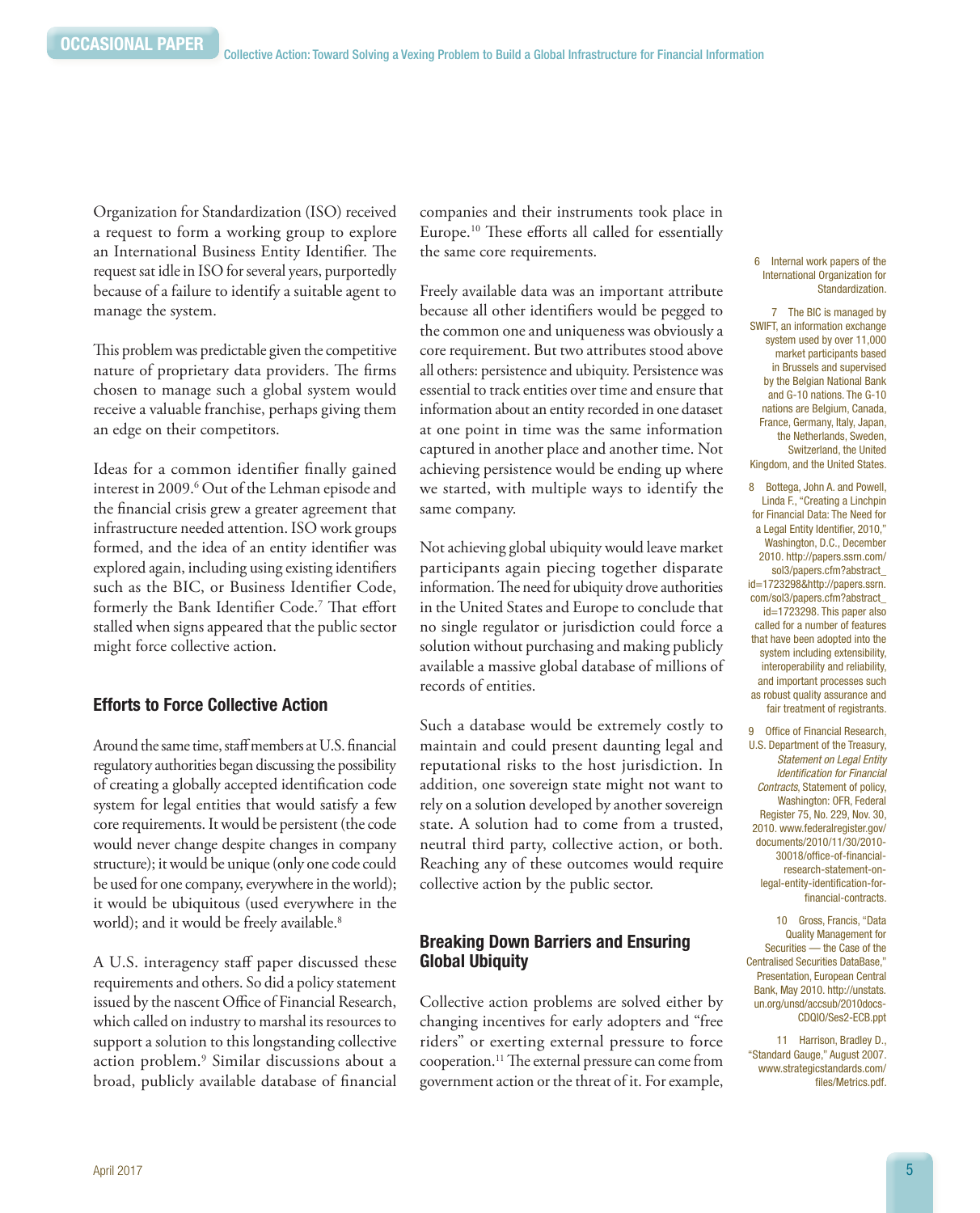in establishing common standards for shipping containers that hold goods moved by truck, train, and cargo ship, the threat of Congressional action prompted industry groups to align.<sup>12</sup> For global standards, a single government cannot solve the problem alone. Another approach is necessary.

What is the best way to bring about government action across the globe? International organizations such as the International Monetary Fund, the Organisation for Economic Development and Co-operation, and the International Organisation of Securities Commissions — some established by treaty and others formed through the soft law of international cooperation — exist to convene governments and organize global action.

Each of these important organizations serves a purpose and constituency, but none is particularly suited to promote a global infrastructure project to develop a narrow, highly technical solution that would benefit all aspects of the financial services industry. The challenge was to identify a highly influential coordinating body with a broad mandate and the capacity for expansive global participation by technical experts.

The Group of 20 (G-20) became a natural choice for breaking the longstanding collective action problems confronting what became the LEI initiative. Founded in 1999, the G-20 is an international forum of 19 countries and the European Union that promotes high-level policy discussions about international financial stability and coordinates international efforts to aid the functioning of global markets.

The G-20 was able to break the barriers to collective action for three reasons:

1. It is the premier global body of the major advanced and emerging economies and includes senior leaders of central banks and finance ministries for these countries, giving it significant moral suasion.

- 2. It has broad reach with membership covering the major developed and emerging economies in the world, a critical precondition to responding to the financial crisis of 2007-09 roiling world economies. (For example, in response to the onset of the financial crisis, the G-20 held an inaugural leaders' summit meeting to start addressing the various international challenges.13) With buy-in from the broad G-20 membership, a global LEI system could cover much of the global financial marketplace.
- 3. It is able to draw on the support of the Financial Stability Board (FSB), another international forum of central banks and finance ministries and regulators. Unlike the G-20, the FSB has a dedicated secretariat (based in Basel, Switzerland) with a skilled staff that could guide initial work.

The G-20 asked the FSB to take the lead by promoting coordination of international regulatory work and delivering concrete recommendations on the LEI system by June 2012. This development was remarkable: The heads of finance ministries and central banks from the major advanced and emerging economies in the world collectively called for the creation and adoption of a data standard and market infrastructure.

The FSB set up a temporary "Expert Group" of key stakeholders in the global regulatory community. The decision to expand the Expert Group beyond the membership of the G-20 and FSB to include emerging market representatives, commodities regulators, and other nontraditional FSB participants was critical. It opened initial ownership of the concept and design of what would become a global system to all reaches of the world. Without such global reach, the goal of ubiquitous adoption of the LEI system may not have been achievable.

The FSB also designed the activities of the Expert Group to foster global collective action. Different

12 See generally, Levinson, Marc, *The Box: How the Shipping Container Made the World Smaller and the Economy Bigger,* Princeton University Press, 2006.

13 For example, the G-20 focused on strengthening transparency and accountability, enhancing sound regulation, promoting integrity in financial markets, reinforcing international cooperation, and reforming international financial institutions. See "Declaration Summit on Financial Markets and the World Economy," November 2008. [www.g20.](www.g20.org/English/Documents/PastPresidency/201512/P020151225609230748803.pdf) [org/English/Documents/](www.g20.org/English/Documents/PastPresidency/201512/P020151225609230748803.pdf) [PastPresidency/201512/](www.g20.org/English/Documents/PastPresidency/201512/P020151225609230748803.pdf) [P020151225609230748803.](www.g20.org/English/Documents/PastPresidency/201512/P020151225609230748803.pdf) [pdf.](www.g20.org/English/Documents/PastPresidency/201512/P020151225609230748803.pdf)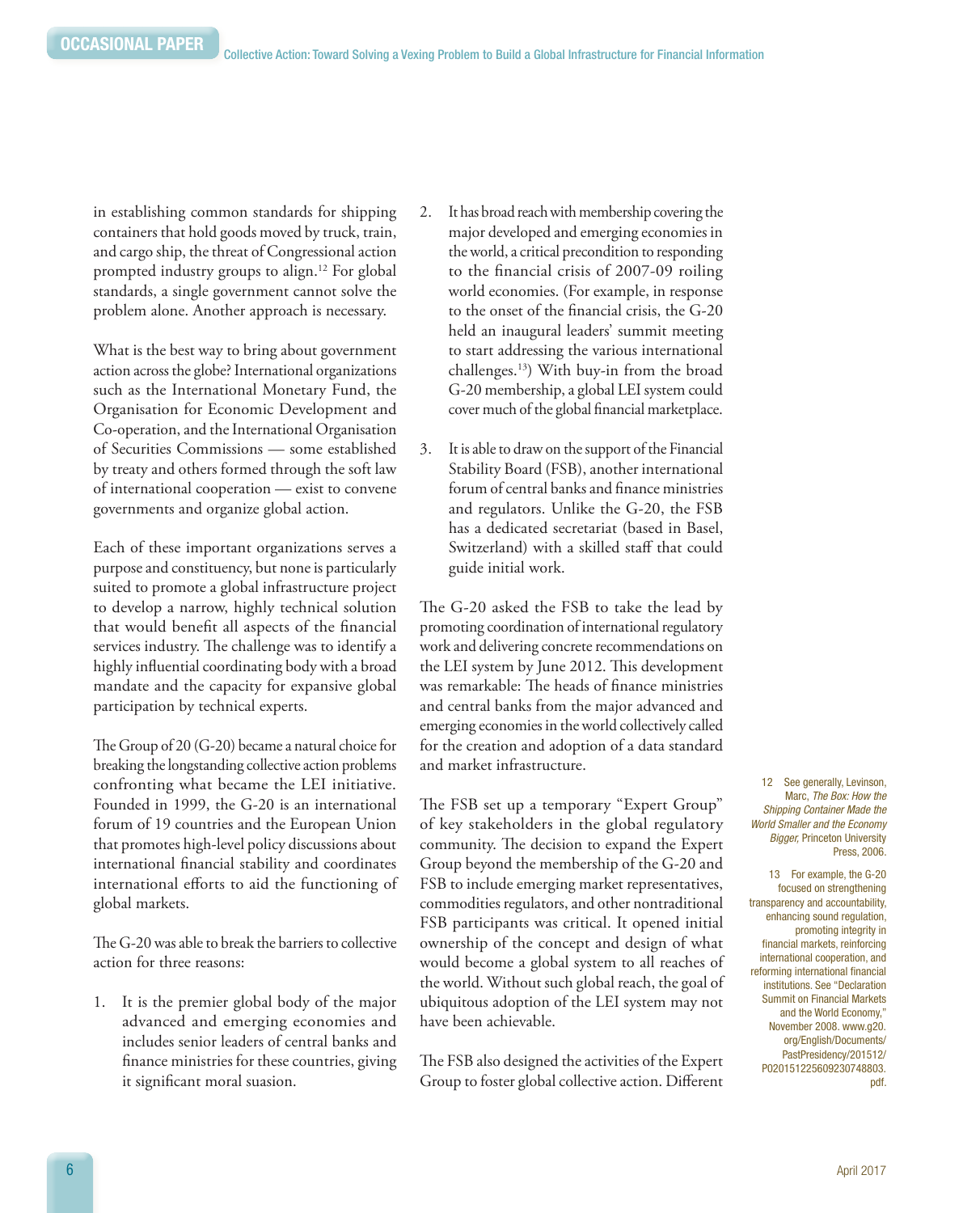|                             | December U.S. regulators issue discussion paper about<br>2010 Legal Entity Identifier (LEI) as a linchpin for<br>financial data.       |
|-----------------------------|----------------------------------------------------------------------------------------------------------------------------------------|
|                             | September G-20's Financial Stability Board holds public-<br>2011   private sector workshop to begin developing<br>LEI.                 |
|                             | June 2012 $\Big $ G-20 leaders endorse plan for global LEI<br>system.                                                                  |
|                             | January Regulatory Oversight Committee (ROC)<br>2013 created to govern LEI system.                                                     |
| October<br>November<br>2013 | ROC formally approves five pre-local<br>operating units. Codes issued by them will be<br>globally recognized for regulatory reporting. |

June 2014 Global LEI foundation is established.

"who owns whom."

Figure 1. Milestones of LEI Development

regions hosted working meetings so they could be more deeply invested in the outcome. Decisions were made through consensus, giving minority views serious attention and promoting compromise. All of this careful and inclusive design built support for the governance structure and system Source: OFR analysis

ROC issues guidance on ownership of LEIs:

# Principles of the New Global System

After the Expert Group's intensive deliberations, the FSB published a report making 35 recommendations for developing and implementing the global LEI system.<sup>14</sup> The report called for a system of freely available data of LEI codes. The system would be funded not by user fees but by modest fees paid by customers seeking and maintaining a code; they would benefit most from a stable financial system and improved internal risk management capabilities.

Codes had to be available at a reasonable price and on a nondiscriminatory basis. Codes also had to meet basic data quality criteria by being persistent and unique. The associated framework had to be flexible to accommodate changes in identifying information and extensible to accommodate millions of entities for generations. The system had to be administered by the private sector to allow for adaptability and speed, and overseen by a dedicated public coalition. An open-data approach, consistent with the LEI as a public good, was at the heart of the initiative. The LEI would be global, transparent, and serve multiple objectives, even some not yet conceived.

The G-20 Summit endorsed the report in June 2012, setting into motion concrete plans and steps for further development and implementation of the LEI system. The G-20 endorsement signaled the intention of member jurisdictions to conduct the work and it set their staffs on a path to implement the proposed design. The endorsement also sent a strong signal to the private sector that a new infrastructure for identifying entities would be used — perhaps required — in member jurisdictions.

After so many years, the barriers to collective action to achieve this financial services infrastructure had fallen.

# Strong Framework and Agility

The FSB called for a public-sector governing body that would be fit for this particular purpose and no other. The logic was simple. A limited purpose board would conduct oversight of the technical infrastructure separate from policy discussions in other international coordinating bodies so it could function more swiftly and effectively.

To serve the public interest, the governance mechanism for the global LEI system would need a flexible and adaptable operational framework. The FSB Expert Group recommended a federated

14 Financial Stability Board, "FSB Report Global Legal Entity Identifier for Financial Markets," Switzerland: FSB, June 2012. [www.fsb.org/wp-content/](www.fsb.org/wp-content/uploads/r_120608.pdf) [uploads/r\\_120608.pdf.](www.fsb.org/wp-content/uploads/r_120608.pdf)

infrastructure.

**January** 2016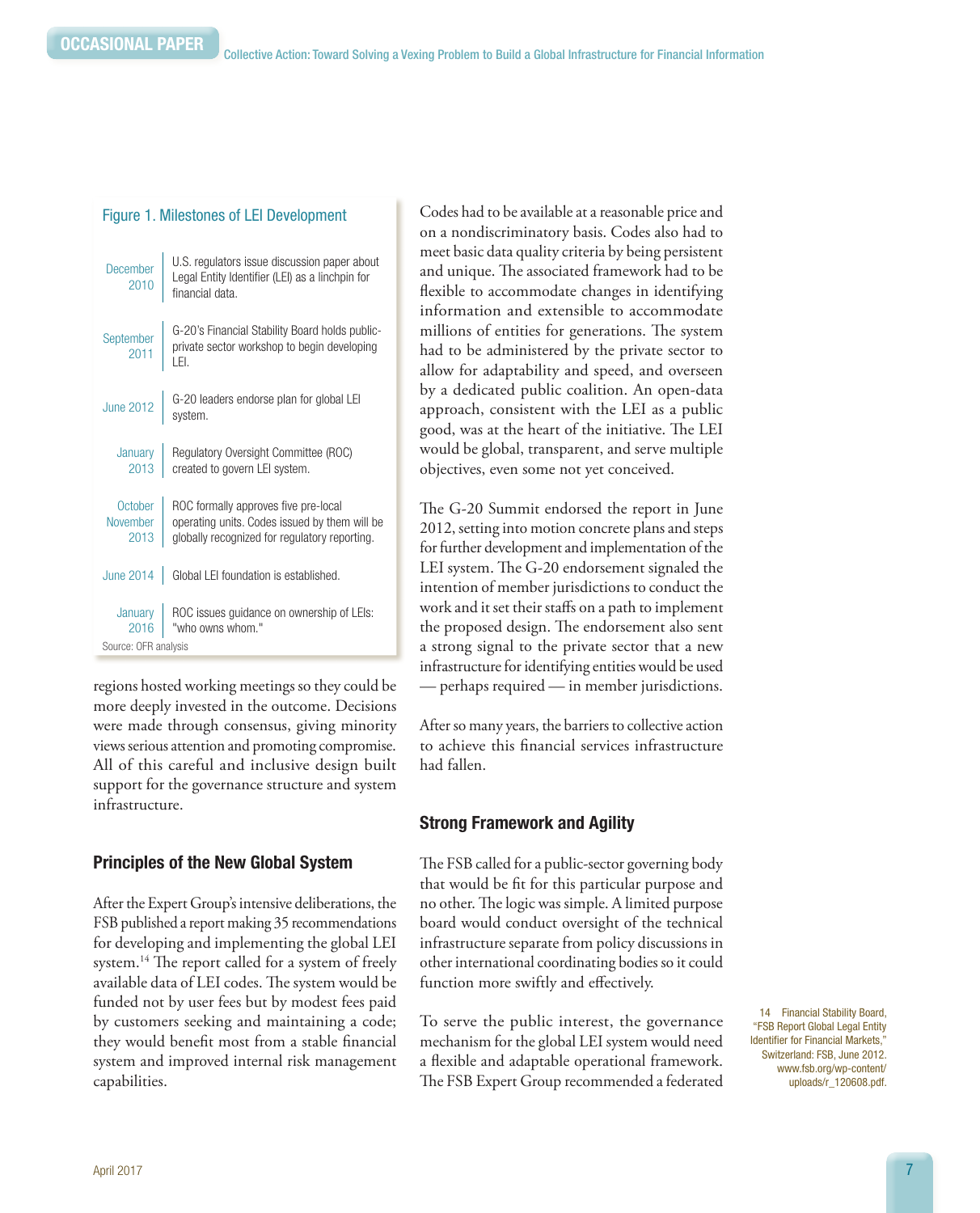system that would rely on a central coordinating entity linking to a series of widely dispersed utilities that competed on price to provide LEI data services to registrants.

The central coordinating entity would ensure consistency worldwide for the global LEI system but would draw on local arrangements and infrastructures, including local validation of

### System Governance

A three-tiered governance structure based on FSB recommendations:

#### Regulatory Oversight Committee

The Regulatory Oversight Committee (ROC) is the permanent governing body for the global LEI system, with membership open to all public authorities and international organizations from around the globe that sign on to the system charter.

The choice of an open, unlimited membership, in contrast to many other national or international organizations, reflects inclusiveness and consensus building as driving forces.

It also reflects the desire to avoid having any particular geographic area with a large number of representatives dominate the group. This danger was particularly acute because an array of state institutions, rather than member states themselves, would join the ROC. For example, in the United States, seven regulators are members of the ROC. France has three regulators on the ROC and has additional representation through the European Central Bank, the European Union, and the European securities regulator.

Because of these circumstances and its open membership, the ROC has features that assure regional balance. An Executive Committee, which performs much of the work of the ROC, is composed of five authorities each from four global regions — Asia, Europe, North America, and the rest of the world. The ROC has a chairman and two vice chairs, each drawn from different regions.

The ROC is an informal body that can neither bind its member governments, nor facilitate the development of an infrastructure for a technical data standard, such as signing contracts or maintaining a staff. Consequently, a strong entity was needed to coordinate with the vendors, the local operating units (LOUs), and the financial industry.

#### Global LEI Foundation

The Global LEI Foundation is the key coordinating arm of the global LEI system, responsible for delivering high-quality operations. The foundation's principal role is to apply universal standards and protocols to ensure the global uniqueness of the LEI, open access to the LEI and high-quality reference data, and effective methods of connecting local systems with the foundation. Its constitutional documents formalize the foundation's fiduciary responsibility to uphold the public-sector objectives of the LEI being a freely available public good.

#### Local Operating Units

LOUs are the primary interfaces for any entity interested in registering an LEI. These private-sector firms, exchanges, and similar entities are responsible for local implementation of the global system, offering local registration, validation, and maintenance of reference data. LOUs can be part of large networks or independent entities. They might not have a local presence, but globally, they make sure every eligible entity that needs or wants an LEI may acquire one.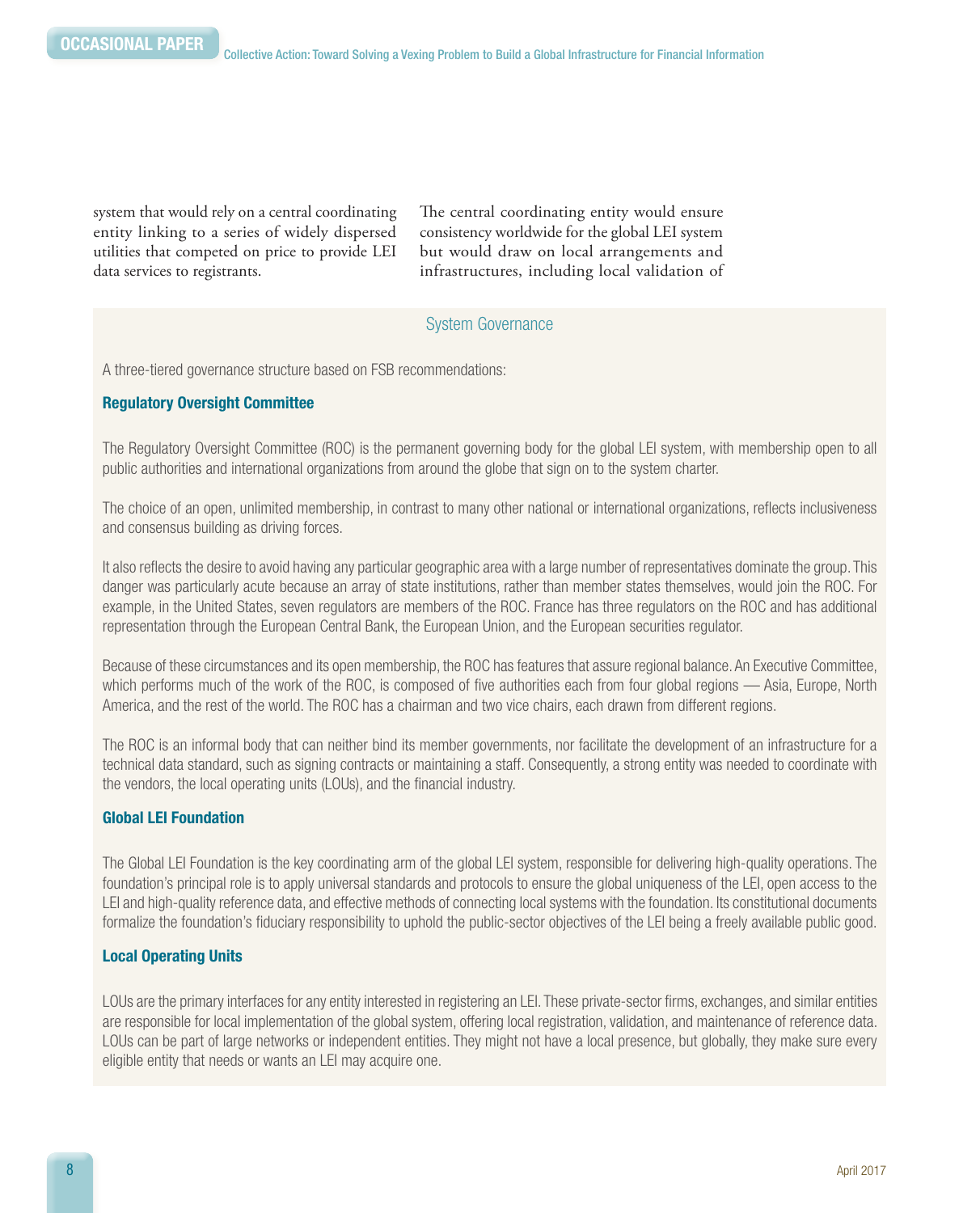

#### Figure 2. LEI ROC Members and Pre-Local Operating Units by Country

reference data of the entities, and local legal and regulatory frameworks. This arrangement encouraged wider adoption because, at least initially, local authorities could be expected to trust local utilities more than utilities abroad. The arrangement also would foster higher data quality because local utilities could better validate the accuracy of the identifier information, particularly given potential language barriers.

Governments — the public sector — relied on the more agile private infrastructure to handle the actual work of the system itself. This system would be flexible and adaptable to respond to relevant changes in financial markets and new potential uses.

A complex but comprehensive framework had to be built from scratch. To make this happen,

authorities used a combination of soft law15 to bind the public and private sectors, statutory "hard law" to support development of an organization to coordinate the system and hold its intellectual property in the public interest, and private law (that is, contracts) to coordinate the nodes of the system.

The FSB recommendations, endorsed by the G-20, also contained a foundational piece of the new infrastructure — a data standard developed by ISO. ISO standard 17442:2012 specifies a computer-readable, 20-character alphanumeric code connected to nine pieces of reference data that constitute the minimum information necessary to distinguish one entity from another. This simple "dumb number" carrying no embedded meaning was chosen after much discussion because of its simplicity and flexibility.

15 See Brummer, Chris, *Soft Law and the Global Financial System*, Cambridge University Press (2015). As the author notes, particularly in chapter three, "soft law," that is, nonbinding agreements based not on binding treaties but on formal and informal agreements and institutional understandings without a court of jurisdiction, can have the effect of "hard" or treaty-based law, particularly when coupled with domestic commitments evidenced by regulation or reputational influences.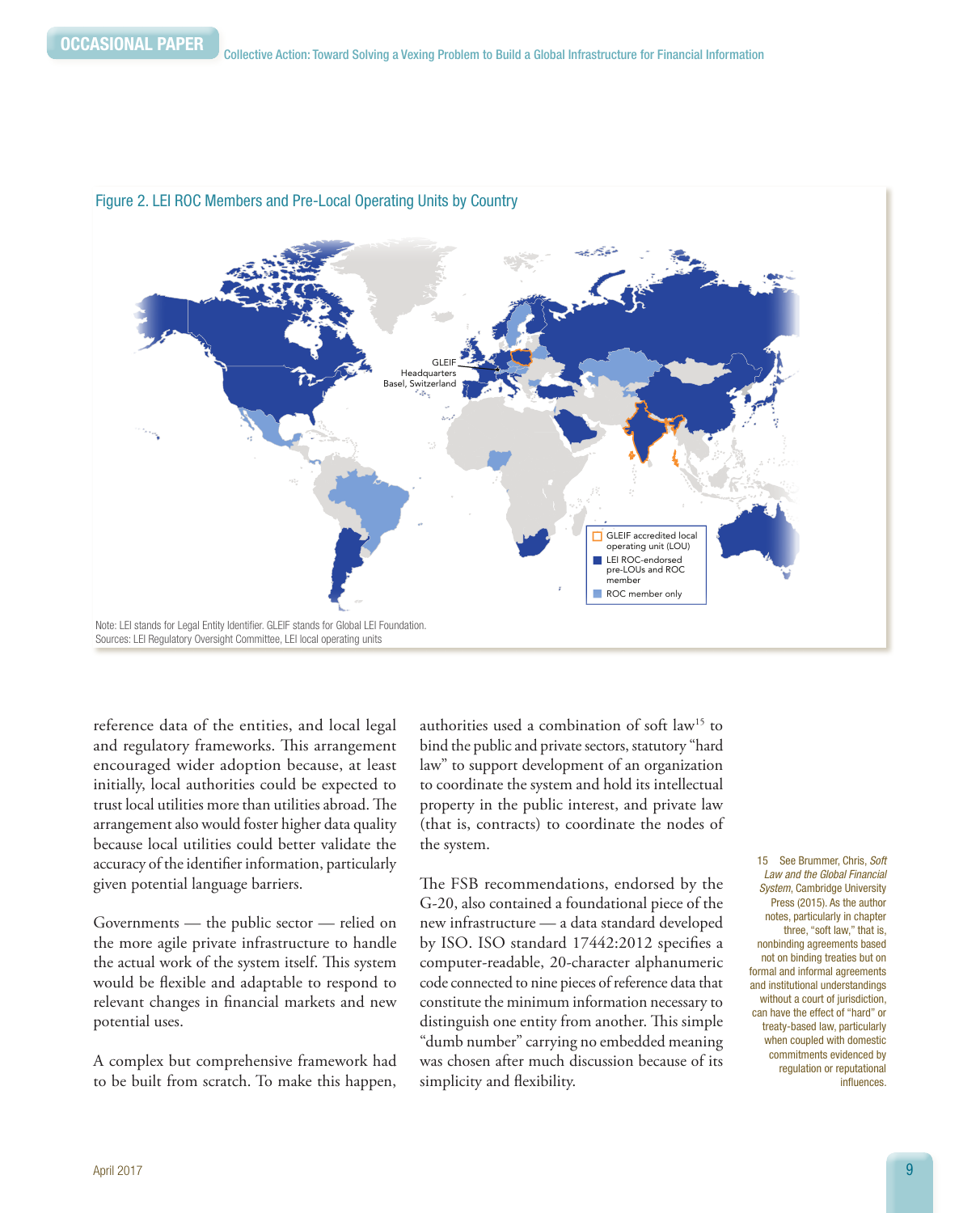#### Breakthrough at the Mexican Coffee Break

Building the infrastructure for the global LEI system presented significant challenges. The sovereign rules of authorities from around the world needed to be aligned to a common identification standard, supported by a network of providers, coordinated by a fiduciary responsible for upholding public objectives, and overseen by a group of interested nations. No single legal tool existed to create this alignment.

Speed, a narrow focus, and expertise in technical data standards were important for the development of the LEI system and its governance. Relying on the international hard law of treaties would be impractical; treaties tend to be inflexible and time-consuming to negotiate and ratify because of their legally binding nature. The choice was to rely on a charter<sup>16</sup> — a vehicle that lacks the force of law but demonstrates a commitment to cooperate and uphold underlying principles and obligations.

However, relying on a soft law charter, rather than something harder, created concerns about how to overcome private-sector barriers to collective action.

Markets like certainty. A charter would be a nonbinding statement of intent, as opposed to a legally binding set of treaty commitments. ROC members were concerned about assuring market participants that the LEI system would be a permanent feature of the international financial regulatory landscape and that they could safely invest capital, time, and resources in it.

To reassure market participants, ROC members agreed to embedding the LEI standard into their own nations' laws and regulations when needed. They hoped that embedding the LEI in national regulation would create a degree of "stickiness," particularly for jurisdictions that would commit resources to adopting derivatives regulations. The

use of soft law was not ideal, but it was fast, and the addition of local regulations helped to improve the efficacy of the soft-law approach.

The ROC held its inaugural meeting on a cold winter's day in Toronto, Canada, in January 2013 after 50 authorities worldwide had agreed to the ROC charter. The committee was busy in its first few months, appointing the FSB as secretariat, electing chairs and an executive committee, writing bylaws, building a website to communicate with the public, writing an initial work plan, and setting up an interim system to serve pressing needs.

The harder work of building the system lay ahead. Setting up a foundation and a private infrastructure to run the system would take time, but some needs could not wait. An immediate interim solution was needed so the swap data repositories being set up in Europe and the United States (and later in Asia) would not double-count identical swap transactions reported by different counterparties.

As the U.S. Commodity Futures Trading Commission prepared to implement its rules in the fall of 2013 on swap data repositories, it sought assurances that LEI codes issued by a U.S. local operating unit would be honored by European authorities who were set to implement rules just a few months later.

Industry participants encouraged ROC members to reach agreement on a solution. In June 2013, the ROC made a breakthrough agreement during its meeting in Mexico City after discussions and what was dubbed "the Mexican coffee break." Formal ROC discussions had reached a stalemate after heated exchanges; the chair called for a coffee break so that private discussion could be held and cooler heads could prevail. It worked, and when the formal meeting reconvened, an agreement was forged.

The ROC, the Commodity Futures Trading Commission, and the European Securities and

16 A charter in this case was a description of the purposes of the ROC, including matters relating to its organization and purposes, which members would assent to by a writing by a senior official from a prospective member. By its own terms, it is nonbinding.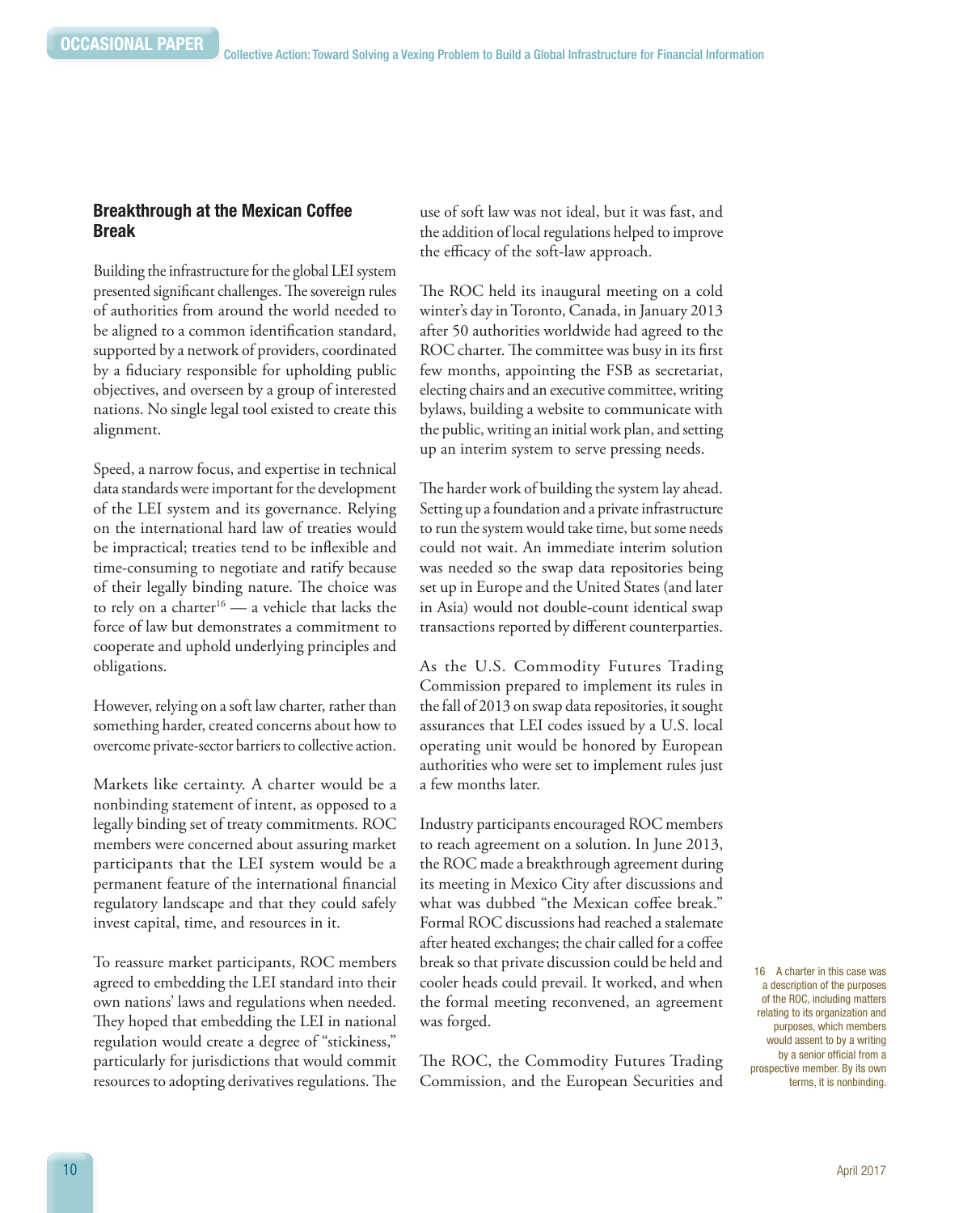Markets Authority agreed to endorse several utilities and recognize for reporting purposes the LEI codes they generated.

Beginning in October 2013, three LOUs from different countries — one American (CICI Utility), one French (INSEE), and one German (WM Datenservice) — were endorsed, becoming the first bricks in the global framework of LOUs. These first mutual recognitions of foreign LOUs — relying on the agreements in the charter — embedded requirements in local regulations to use LEIs for derivatives transactions.

This milestone demonstrated the wisdom of creating a regulatory body to oversee the system and reach decisions, while avoiding ancillary policy matters. The glue to bind the global LEI system had been set.

During the past three-and-a-half years, the budding system has benefited from cooperation and collaboration among authorities from different sectors and countries, industry experts, and other stakeholders. Without this support, a global project of this importance and magnitude would not have been possible.

#### A Home for the Global LEI Foundation

To serve as the central operating unit for the LEI system and operate in service to the global public sector, the Global LEI Foundation needed an appropriate home.

After relying on soft law of a charter and cooperation to organize the public sector in support of the LEI system — placing limits on the enforceability of the agreements — the ROC took a different approach to protecting the system's concrete, longstanding objectives.

The ROC chose national law to safeguard the principles reflected in the FSB's 2012 report to the

G-20, such as holding all intellectual property for the public and ensuring fair treatment of users and participants. Such a suitable legal system would also limit the purposes for which foundation money could be spent, another precaution to make sure the foundation and its directors met public-good objectives.

The host jurisdiction for the foundation needed the right legal and physical infrastructure but had to be limited from exerting outsized influence that might usurp the objectives of the G-20 and the ROC. These considerations narrowed the list of potential locations.

The public sector had to avoid exposure to the liabilities of the system while exerting enough control to ensure the public's needs were satisfied.

Foundation operations required a mature and reliable statutory code that could enforce agreements, adjudicate disputes, and protect the intellectual property generated by the system for the public good. The jurisdiction also needed human and capital resources to support the system, though this concern later faded after some operations were located elsewhere.

The FSB researched jurisdictions that might satisfy the requirements and shared the results with the ROC.17 Switzerland was the best choice because it satisfied the basic requirements for legal and physical infrastructure and enjoyed a history of successful support for multinational public and private ventures.

#### Statutes Under Swiss Foundation Law

A deep discussion of Swiss foundation law is beyond the scope of this paper — many treatises exist describing the tenets of Swiss foundation law<sup>18</sup> but a brief discussion of a few core features helps explain the rationale behind structural components of the Global LEI Foundation.

17 Financial Stability Board, "Legal advice on matters regarding Switzerland as the potential domicile for the GLEIF (or similar entity)," Switzerland: December 2012. [www.fsb.org/](www.fsb.org/wp-content/uploads/r_121220.pdf) [wp-content/uploads/r\\_121220.](www.fsb.org/wp-content/uploads/r_121220.pdf) [pdf.](www.fsb.org/wp-content/uploads/r_121220.pdf) 

18 Ibid.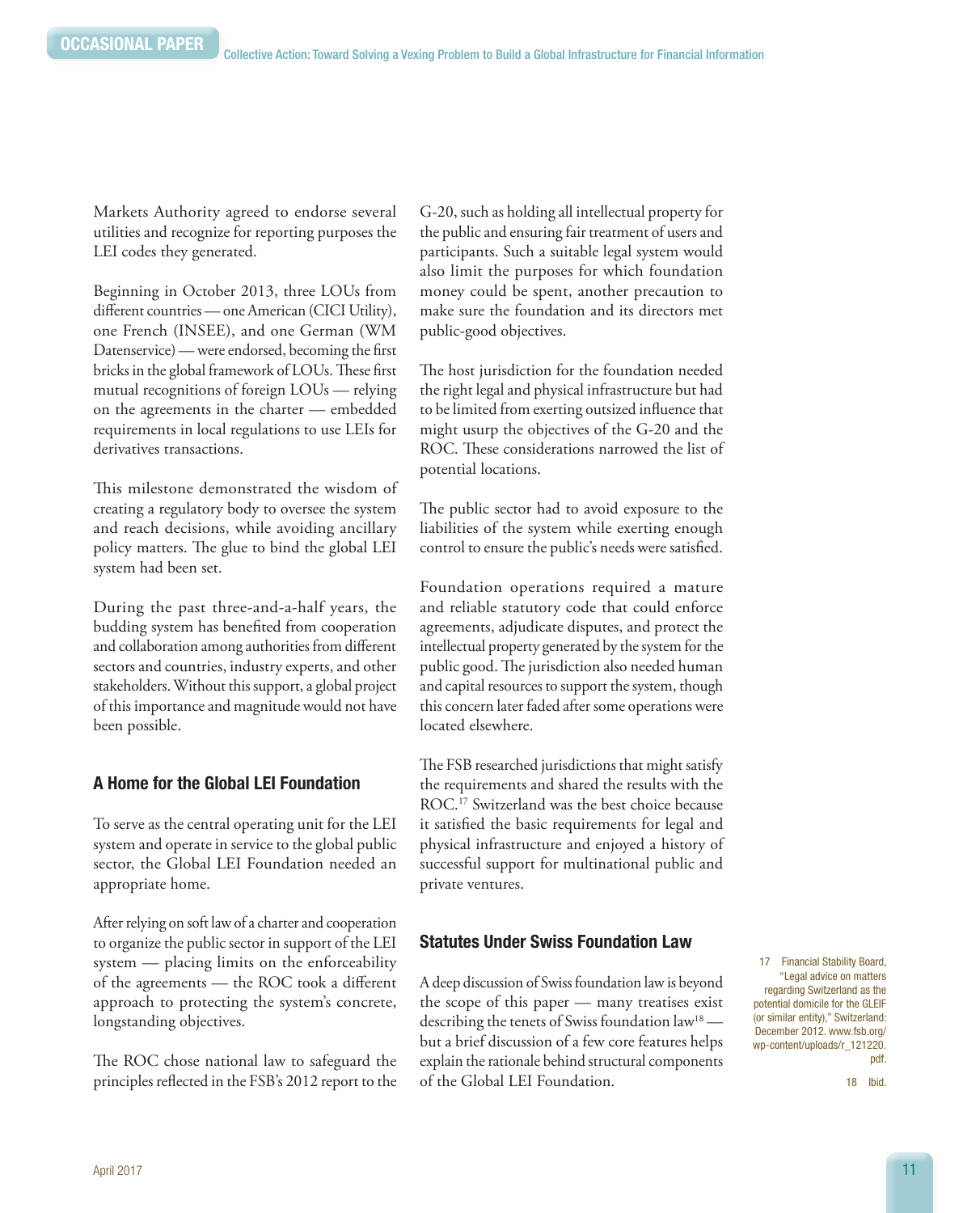Under Swiss law, a foundation can be set up only to serve an express purpose, and that purpose must be in the public interest. The purpose and other features of a foundation's organization and activities are set out in organizational "statutes," which are essentially the mission and bylaws of the foundation.

A Swiss "supervisory authority" must determine the adequacy of the statutes and purposes and whether they deserve nontaxable status. The supervisory authority would receive any complaints of a frustration of purpose or violation of the statutes.

Swiss law allows amendment of the statutes only infrequently and for narrow reasons, so the foundation documents for the Global LEI Foundation had to be carefully drafted to make sure the foundation could succeed for a long time. The documents also had to be crafted to make sure the public sector could always exert enough influence for the foundation to serve public interests.

Swiss law requires that only the directors make decisions for a foundation to ensure it meets its purposes and responsibilities.

These features of local law protect the interests of the public sector by binding directors to fiduciary duties that are difficult to alter and subject to scrutiny by an authority.

Switzerland also offered a mature legal system that would allow the foundation to protect intellectual property, enter into contracts, and defend them. Foundation contracts would be subject to Swiss law, as would the intellectual property.

The statutes the ROC drafted empower the foundation to negotiate agreements with service providers, implement standards, hold intellectual property rights in the public interest, procure services, enter into contracts, hire employees, and communicate with the public.<sup>19</sup>

One notable power of the foundation is the ability to contract with LOUs, so LOU officials can assign LEIs, collect registration fees, and collect and publish data. The ROC made clear to the global foundation and LOUs that the growth of fees would be under scrutiny.

The Global LEI Foundation is also constrained in some respects. It may not engage in lobbying. It must treat all suitable applicants to become LOUs equally and establish transparent and equitable processes for bringing new LOUs into the system. In addition, materials the foundation generates must be made public. Board members must be unpaid and reflect regional and vocational balance.

The foundation must also allow the ROC certain insights and opportunities for input. The ROC now has oversight of an independent foundation that serves the interest of about 90 public bodies.

These powers and limitations, baked into the organizing materials of the Global LEI Foundation, are enforceable through Swiss foundation law.

#### Reliance on Moral Suasion

From a legal perspective, the ROC's guidance is discretionary. Under Swiss law, the foundation could in theory ignore the ROC's input and go a different way in frustration of public purposes (though not in a way that would violate provisions of the statutes).

To prevent such an occurrence, the ROC inserted in the foundation's statutes a provision requiring the foundation to make public any instance of not following ROC recommendations.

This disclosure provision is an important tool. The Global LEI Foundation has credibility because it and the network of LOUs are considered the "golden source" for regulatory-compliant LEIs. The foundation has a strong interest in avoiding

19 Global LEI Foundation, "GLEIF Statutes," Switzerland: June 2014. [www.gleif.org/en/](www.gleif.org/en/about/governance/statutes) [about/governance/statutes.](www.gleif.org/en/about/governance/statutes)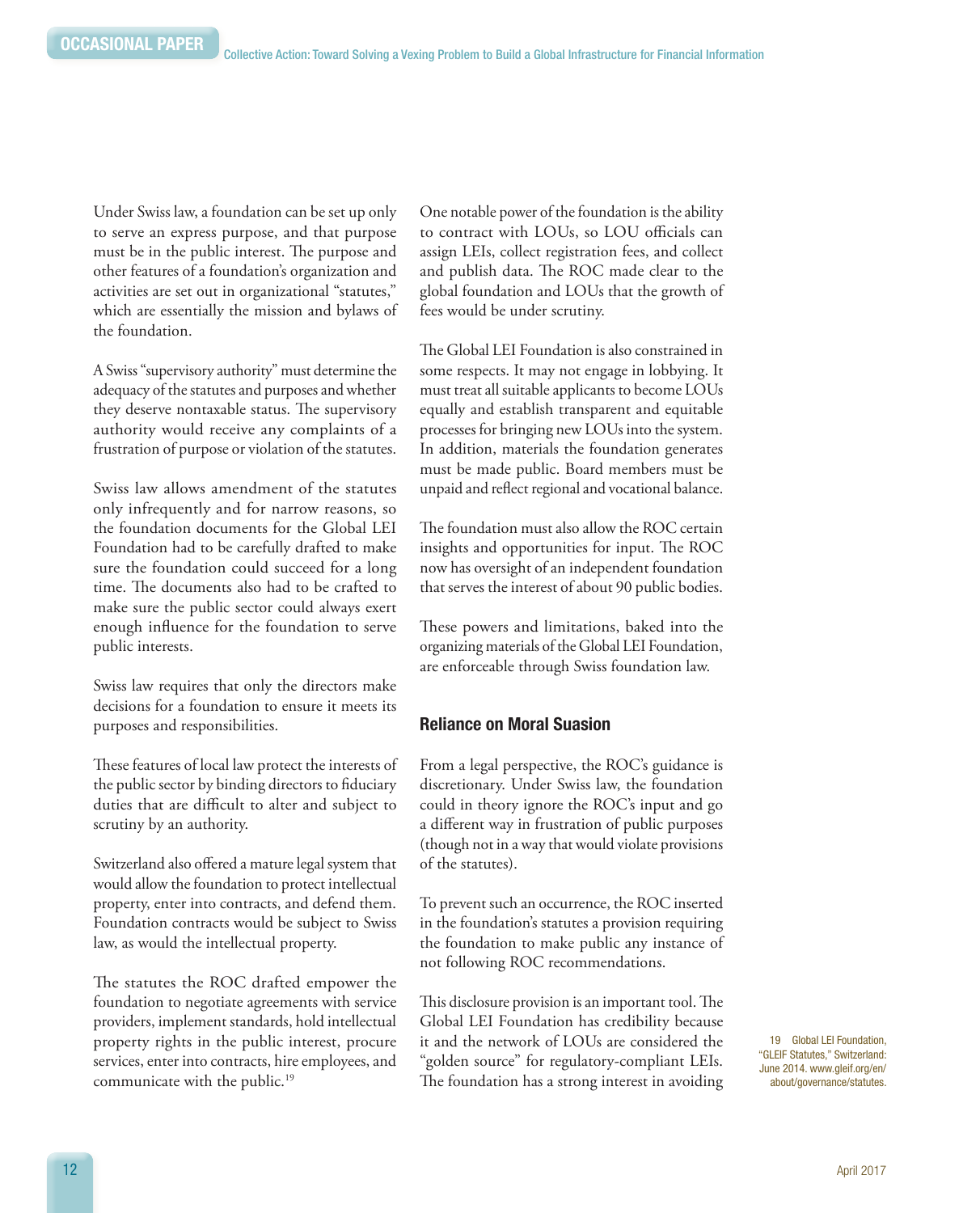an appearance of operating in contravention of public sector wishes. Such an outcome could cast doubt on the legitimacy of the foundation's interactions with the LOUs and the marketplace. Its ability to drive coordination among the LOUs hinges on their expectation that the public sector will require registrants to obtain and maintain valid LEIs.

These provisions alone may have been enough to ensure that the system would serve the needs of the public, the industry, and its participants. But because so many domestic rules rely on the system — rules that might take years to revise and so many public and private interests would come to rely on the system, the ROC wanted further assurances that the system would serve the public for years to come.

The ROC inserted a final provision into the foundation statutes: the ability of the FSB as founder to appoint and remove foundation directors.<sup>20</sup> In this way, the public sector could redirect the foundation if necessary or, in a drastic circumstance, replace the entire board.

After establishing the Global LEI Foundation structure under Swiss law, the ROC took the next step of determining how to hand over management of the LOUs, which at that point were supervised by individual ROC "sponsors" in a cooperative way.

The ROC set milestones for the global foundation: establishing an infrastructure to manage the system, launching a website, and creating a master agreement to govern the relationship between the global foundation and the LOUs. Once the foundation reached these milestones, the ROC would recognize it as the central operating unit of the system and hand over management. Expressed in the form of a nonbinding memorandum of understanding, the agreement set a series of expectations for how the two organizations would work together, identified materials requiring ROC review, and established timeframes for the reviews.

Perhaps the most important feature of the agreement is a description of how disputes can be escalated. This process could culminate in the global foundation turning over all infrastructure and intellectual property to a successor organization if the ROC "derecognizes" it.

Sometimes called the "nuclear option" in internal discussions, such an outcome would be terribly disruptive to the system. For that reason, the memorandum of understanding envisioned a series of increasing seriousness steps before such a final drastic step. The last step before the nuclear option would be receivership, but even that would be doubtful given the need for a symbiotic relationship.21

Without the ROC's support, the Global LEI Foundation would be just another utility. Without the foundation's management, the LEI system would be in shambles. Powerful tools to enhance communication and cooperation make derecognition even more unlikely. These tools include the presence of ROC observers (the ROC chairs) at decision-making meetings of the foundation board, regular meetings between the ROC executive committee and the board, and a biweekly call between the ROC chairs and top foundation managers.

### Private Law Binds the Global LEI Foundation to Utilities Around the Globe

The final piece of the LEI system is the workhorse — the LOUs that issue the LEIs. They are the points of contact for registrants, make the first quality checks on the registration data, and maintain reference data.

As authorities designed the system and looked at the need for global reach, we recognized that firms needed the ability to look to local utilities for localized services. Some LOUs are public bodies — instrumentalities of states. Others are

20 Swiss law requires a "legal person" to serve as founder of a foundation. Because the ROC lacked (and continues to lack) legal status, the ROC asked the Financial Stability Board to serve as the founder. Although initially formed like the ROC as a group of authorities without legal status, by 2012 the FSB organized to gain legal status in Switzerland.

21 Copies of all the referenced governing documents can be found at www.gleif.org or [www.](www.leiroc.org) [leiroc.org.](www.leiroc.org)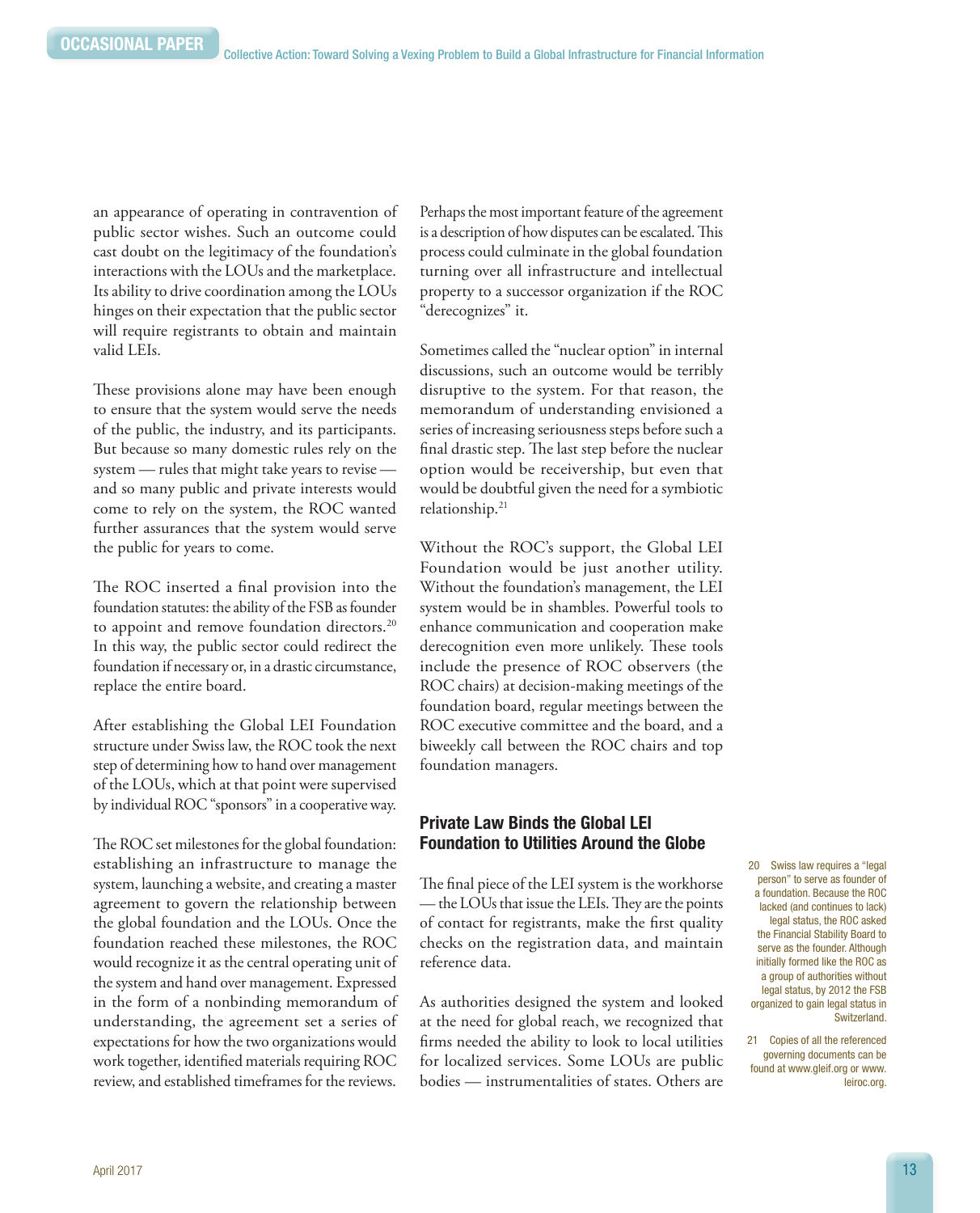private service providers operating not-for-profit activities in sequestered subsidiaries. Still others are market infrastructures such as exchanges, and others are bank-owned utilities. This variety of corporate form excludes no comers, as long as they agree to the terms of the Global LEI Foundation's master agreement and serve the G-20 principles.

The ROC uses private law — contractual arrangements — to bind these disparate and dispersed organizations toward a common approach and purpose. These contracts assure funding for the foundation and the system as a whole and institute common processes and quality among the LOUs (see Figure 3). The contracts also give LOUs the right to issue LEIs and collect fees.

LOUs generally operate according to common standards of conduct, risk management, cost recovery, and so forth, established by the global foundation under direction of the ROC. No antitrust bundling of LEIs is permitted and LOUs are required to operate without profit.

The contracts protect the cooperative spirit of the initiative, while preventing the development of a cartel of issuers. The system offers the LEI data free to the public, so the costs of the system are not borne by end users but by registrants who

| Data Quality Criteria | 0 <sub>ct</sub> | <b>Nov</b> | <b>Dec</b> |
|-----------------------|-----------------|------------|------------|
| Accuracy              | 100.0           | 100.0      | 100.0      |
| Completeness          | 91.3            | 91.3       | 91.4       |
| Comprehensiveness     | 100.0           | 100.0      | 100.0      |
| Integrity             | 99.9            | 99.9       | 99.9       |
| Representation        | 99.9            | 99.9       | 99.9       |
| Uniqueness            | 100.0           | 100.0      | 100.0      |
| Validity              | 98.1            | 98.1       | 98.1       |

Note: The data quality assessment of December 31, 2016, shows the majority of LEI issuers now ensure required and expected data quality for the second consecutive month. During the past year, advances were seen in both the rigor of the Global LEI Foundations's data quality rule setting, as well as the ability of LEI issuers to conform to these new standards.

Source: Global Legal Entity Identifier Foundation





benefit by gaining compliance with regulations, efficiency, or improved risk management.

#### Conclusion

The experience in developing the global LEI system has not been perfect by any means. How could it be, with so many disparate stakeholders and so many challenges? The technical standards of persistence, uniqueness, and openness were achieved. Ubiquity, though not achieved, continues to increase.

Despite some flaws, we hope this example shows a way to coordinate and undergird our global financial system for the future. We hope we can all learn from this example and possibly replicate it. The LEI experience is not a solution for every problem, but it demonstrates the need for collective action and the need to focus on the often-ignored infrastructure of financial markets — markets that will only become increasingly integrated.